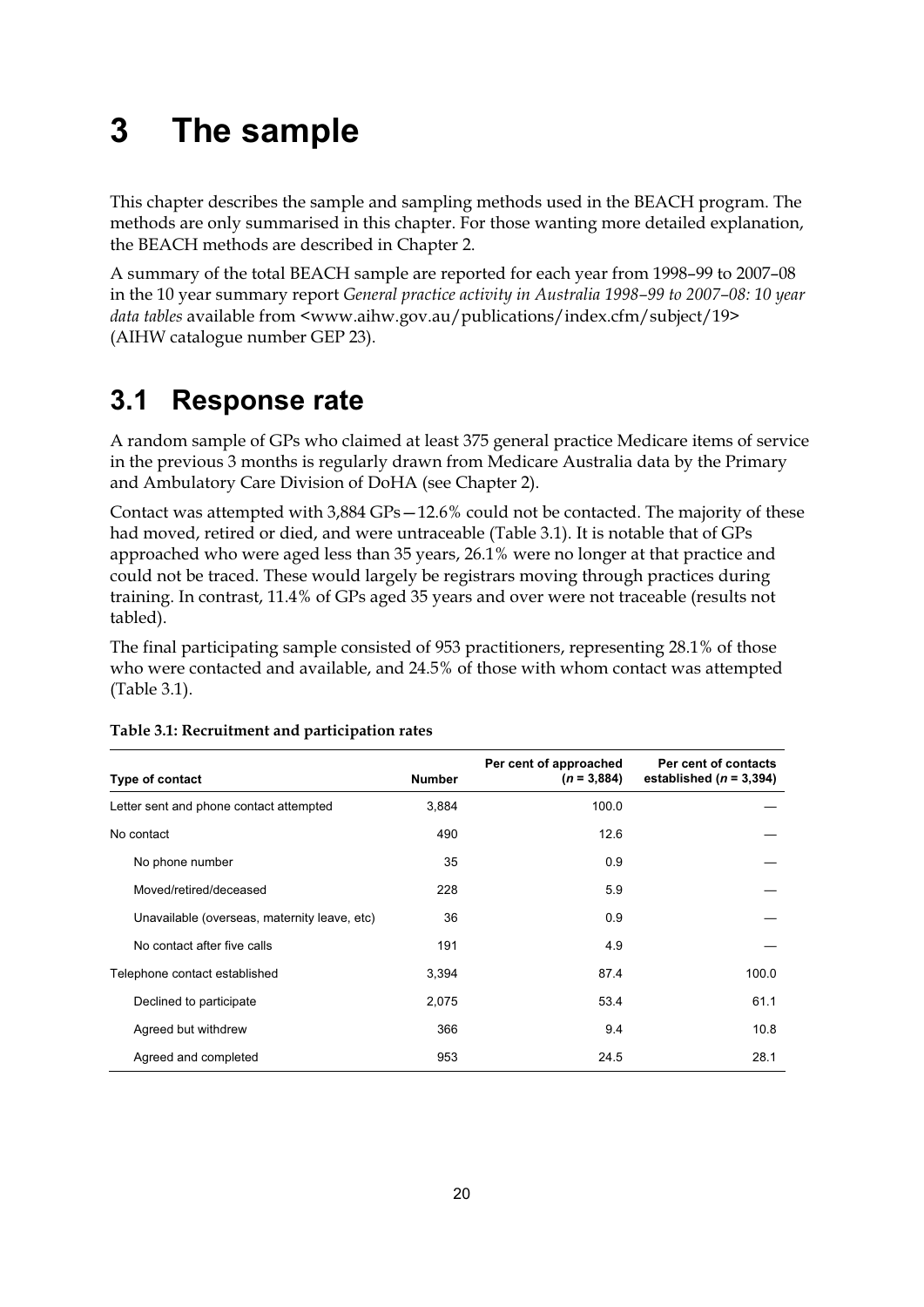### **3.2 Representativeness of the GP sample**

Whenever possible, the study group of GPs should be compared with the population from which the GPs were drawn to identify and, if necessary, adjust for any sample bias that may affect the findings of the study.

Statistical comparisons, using the chi-square statistic  $(\chi^2)$  (significant at the 5% level), were made between BEACH participants and all recognised GPs in the sample frame during the study period (Table 3.2). The GP characteristics data for BEACH participants were drawn from the GP profile questionnaire. DoHA provided the data for all GPs in the sample frame, drawn from Medicare claims data.

Table 3.2 demonstrates that there were no significant differences in GP characteristics between the final sample and all GPs in the sample frame, in terms of sex, age, distribution across states, or across Rural, Remote and Metropolitan Area classes. However, participants who graduated in a country other than Australia were slightly under-represented when compared with the total sample.

Data on the number of Medicare A1 items of service claimed in the previous quarter were also provided by DoHA for each GP in the original sample, but not for all GPs in the sample frame. These data were used to determine the 'activity level' of each GP. The final sample included a greater proportion of GPs with an activity level of 375–750 services in the previous quarter, and a smaller proportion of GPs in the > 1,500 services category, compared with non-participants. There was no difference between the proportions of participants and non-participants in the 751–1,500 services group. There was a significant difference (*p* = 0.041) in the mean number of A1 items claimed by participants (1,194 claims for the quarter) compared with the GPs who declined to participate (1,244 for the quarter) (Table 3.3). Comparisons of the median scores for each group showed a difference of fewer than five consultations per week. It is possible that the time required to participate in BEACH may be a greater issue for busier GPs. BEACH also may offer an avenue for fulfilling RACGP Clinical Audit requirements to part-time GPs who may not be as able to take up other avenues. It cannot be assumed, however, that a GP seeing 15 patients per day 3 days per week is any less 'busy' than a GP seeing 15 patients per day 5 days per week.

|               |                                | Australia <sup>(a)(c)</sup> |                                   |
|---------------|--------------------------------|-----------------------------|-----------------------------------|
| <b>Number</b> | Per cent of GPs<br>$(n = 953)$ | <b>Number</b>               | Per cent of GPs<br>$(n = 18,291)$ |
|               |                                |                             |                                   |
| 602           | 63.2                           | 11.730                      | 64.1                              |
| 351           | 36.8                           | 6,561                       | 35.9                              |
|               |                                |                             |                                   |
| 74            | 7.8                            | 1,285                       | 7.0                               |
| 210           | 22.2                           | 3,980                       | 21.8                              |
| 344           | 36.4                           | 6,366                       | 34.8                              |
| 317           | 33.5                           | 6,660                       | 36.4                              |
|               |                                | BEACH <sup>(a)(b)</sup>     |                                   |

#### **Table 3.2: Comparison of BEACH participants and all active recognised GPs in Australia (the sample frame)**

 *(continued)*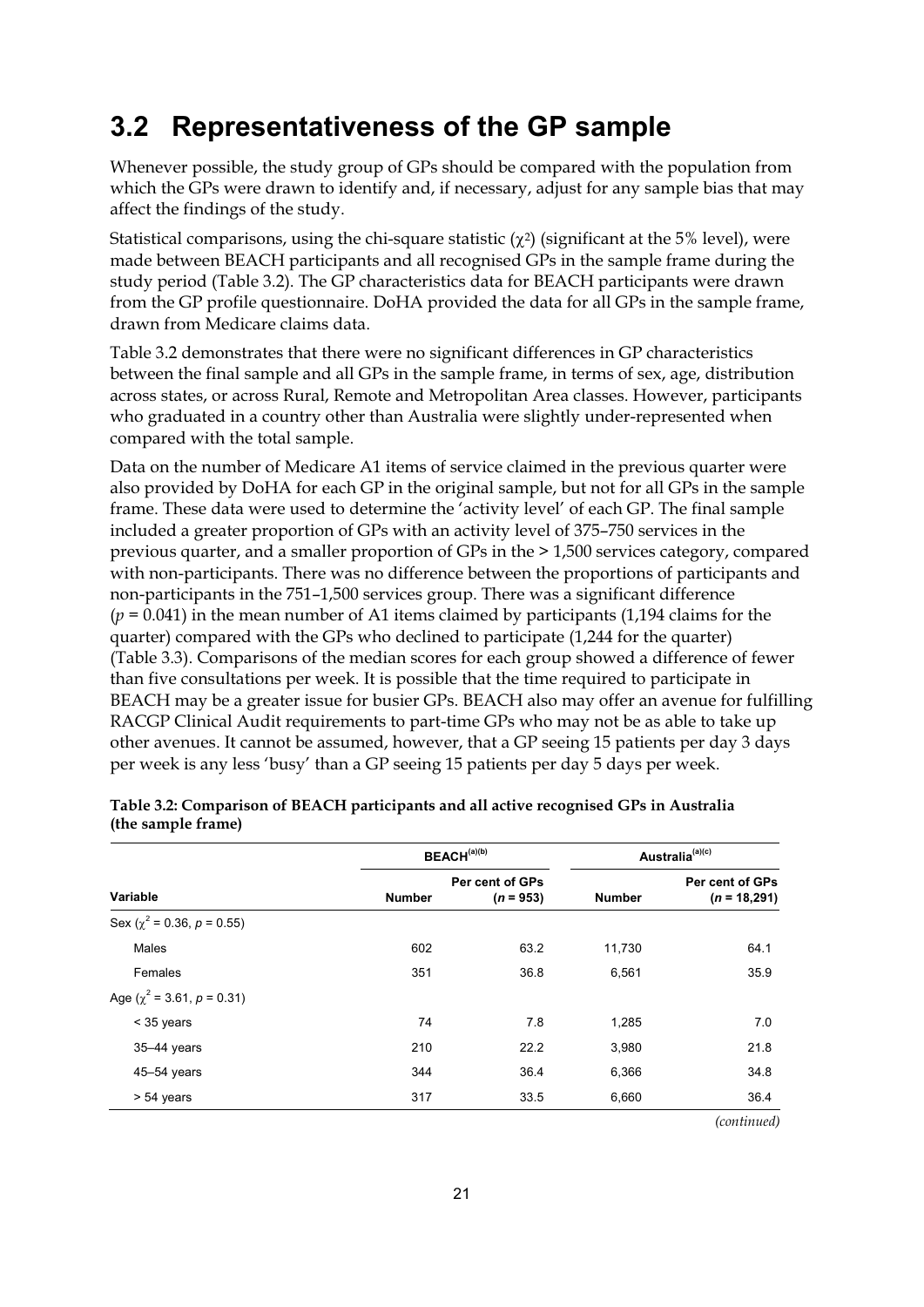|                                                   |                | BEACH <sup>(a)(b)</sup>       | Australia <sup>(a)(c)</sup> |                                   |  |
|---------------------------------------------------|----------------|-------------------------------|-----------------------------|-----------------------------------|--|
| Variable                                          | <b>Number</b>  | Per cent of<br>$GPs(n = 953)$ | <b>Number</b>               | Per cent of GPs<br>$(n = 18,291)$ |  |
| Place of graduation ( $\chi^2$ = 5.72, p = 0.017) |                |                               |                             |                                   |  |
| Australia                                         | 698            | 73.5                          | 12,772                      | 69.8                              |  |
| Overseas                                          | 252            | 26.5                          | 5,519                       | 30.2                              |  |
| State ( $\chi^2$ = 13.81, p = 0.055)              |                |                               |                             |                                   |  |
| <b>New South Wales</b>                            | 314            | 33.0                          | 6,174                       | 33.8                              |  |
| Victoria                                          | 246            | 25.8                          | 4,568                       | 25.0                              |  |
| Queensland                                        | 169            | 17.8                          | 3,444                       | 18.8                              |  |
| South Australia                                   | 93             | 9.8                           | 1,538                       | 8.4                               |  |
| Western Australia                                 | 74             | 7.8                           | 1,663                       | 9.1                               |  |
| Tasmania                                          | 29             | 3.1                           | 494                         | 2.7                               |  |
| <b>Australian Capital Territory</b>               | 13             | 1.4                           | 289                         | 1.6                               |  |
| Northern Territory                                | 14             | 1.5                           | 121                         | 0.7                               |  |
| RRMA ( $\chi^2$ = 12.0, $p$ = 0.062)              |                |                               |                             |                                   |  |
| Capital                                           | 645            | 67.8                          | 12,127                      | 66.3                              |  |
| Other metropolitan                                | 67             | 7.0                           | 1,411                       | 7.7                               |  |
| Large rural                                       | 66             | 6.9                           | 1,131                       | 6.2                               |  |
| Small rural                                       | 45             | 4.7                           | 1,250                       | 6.8                               |  |
| Other rural                                       | 108            | 11.3                          | 2,081                       | 11.4                              |  |
| Remote centre                                     | $\overline{7}$ | 0.7                           | 140                         | 0.8                               |  |
| Other remote                                      | 14             | 1.5                           | 151                         | 0.8                               |  |

#### **Table 3.2 (continued): Comparison of BEACH participants and all active recognised GPs in Australia (the sample frame)**

(a) Missing data removed.

(b) Data drawn from the BEACH GP profile completed by each participating GP.

(c) All GPs who claimed at least 375 A1 Medicare items during the most recent 3-month Medicare Australia data period. Data provided by the Primary Care Division of the Australian Government Department of Health and Ageing.

*Note:* RRMA—Rural, Remote and Metropolitan Area classification.

#### **Table 3.3: Activity level of participating and non-participating GPs**

|                                                  | Participants <sup>(a)</sup><br>$(n = 953)$ |                    | Non-participants <sup>(a)</sup><br>$(n = 2,441)$ |                    |  |
|--------------------------------------------------|--------------------------------------------|--------------------|--------------------------------------------------|--------------------|--|
| Variable                                         | <b>Number</b><br>of claims                 | Per cent<br>of GPs | <b>Number</b><br>of claims                       | Per cent<br>of GPs |  |
| Activity ( $\chi^2$ = 6.09, p = 0.048)           |                                            |                    |                                                  |                    |  |
| 374–750 services in previous quarter             | 267                                        | 28.0               | 631                                              | 25.9               |  |
| 750–1,500 services in previous quarter           | 443                                        | 46.5               | 1.085                                            | 44.5               |  |
| > 1,500 services in previous quarter             | 243                                        | 25.5               | 725                                              | 29.7               |  |
| Mean activity level ( $t = 2.05$ , $p = 0.041$ ) | 1.193.7                                    |                    | 1.243.5                                          |                    |  |
| Median activity level                            | 1.050                                      |                    | 1,107                                            |                    |  |
| Standard deviation                               | 629.77                                     |                    | 639.18                                           |                    |  |

(a) Missing data removed.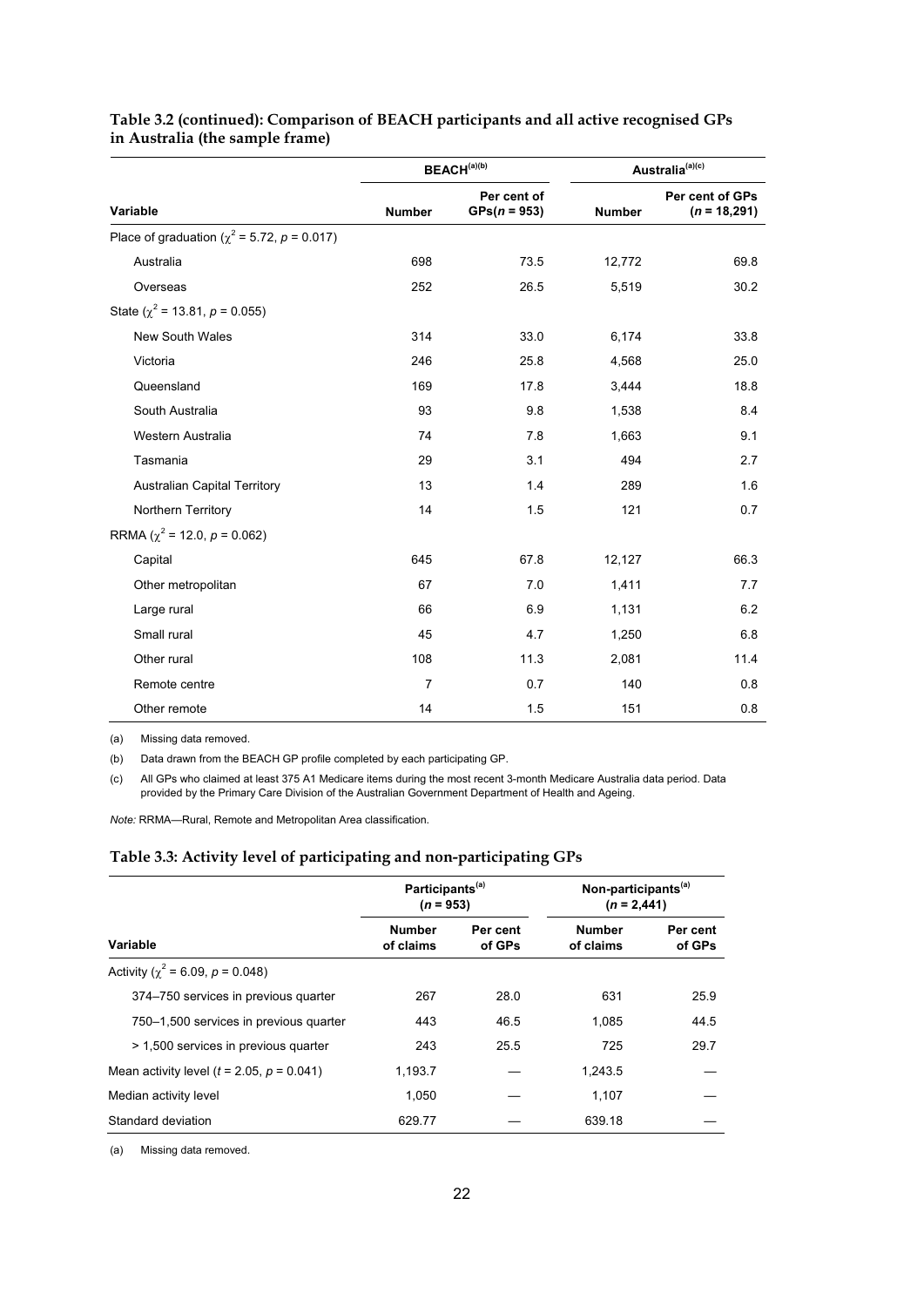## **3.3 Weighting the data**

**Activity weights:** In BEACH, each GP provides details of 100 consecutive encounters. There is considerable variation in the number of services provided by different GPs in a given year. Encounters were therefore assigned an additional weight that was directly proportional to the activity level of the recording GP. GP activity level was measured as the number of Medicare A1 items claimed by the GP in the previous 12 months (data supplied by DoHA).

**Age–sex weights:** In most previous years, BEACH has had an under-representation of young GPs. In order to achieve comparable estimates and precision, GP age–sex weights were applied to the data sets for these years in post-stratification weighting. In the current year (2007–08) this under-representation did not occur, but post-stratification weighting was again applied for consistency of method.

**Total weights:** The final weighted estimates were calculated by multiplying raw rates by the GP age–sex weight and the GP sampling fraction of services in the previous 12 months. Table 3.4 shows the precision ratio calculated before and after weighting the data.

## **3.4 Representativeness of the final encounter sample**

BEACH aims to gain a representative sample of GP–patient encounters. To assess the representativeness of the final weighted sample of encounters, the age–sex distribution of patients at BEACH A1 MBS/DVA-claimable encounters was compared with that of patients at all encounters claimed as MBS/DVA A1 items of service in the 2007–08 study period (data provided by DoHA).

As shown in Table 3.4, there is an excellent fit of the MBS and BEACH age and sex distribution both with and without weighting, with no age–sex category varying by more than 20% from the population distribution. The range of raw precision ratios (0.91–1.14) indicates that the BEACH sample of encounters is a good representation of Australian GP–patient encounters. After weighting, the precision ratios improved slightly in some aspects, and all were within the 0.93–1.12 range.

|                 | <b>BEACH</b>  |                            |               |                             |                          |                         |                         |
|-----------------|---------------|----------------------------|---------------|-----------------------------|--------------------------|-------------------------|-------------------------|
|                 |               | Raw <sup>(a)</sup>         |               | Weighted <sup>(b)</sup>     | Australia <sup>(c)</sup> | <b>Precision ratios</b> |                         |
| Sex/age         | <b>Number</b> | Per cent<br>$(n = 75,300)$ | <b>Number</b> | Per cent<br>$(n = 76, 111)$ | Per cent                 | Raw <sup>(a)</sup>      | Weighted <sup>(c)</sup> |
| Male            |               |                            |               |                             |                          |                         |                         |
| $<$ 1 year      | 896           | 1.2                        | 847           | 1.1                         | 1.2                      | 1.00                    | 1.09                    |
| $1-4$ years     | 1,951         | 2.6                        | 1,911         | 2.5                         | 2.8                      | 1.08                    | 1.12                    |
| 5-14 years      | 2,179         | 2.9                        | 2,322         | 3.1                         | 3.3                      | 1.14                    | 1.06                    |
| $15-24$ years   | 2,328         | 3.1                        | 2,546         | 3.3                         | 3.3                      | 1.06                    | 1.00                    |
| $25-44$ years   | 5,955         | 7.9                        | 6,459         | 8.5                         | 8.5                      | 1.08                    | 1.00                    |
| 45-64 years     | 8,521         | 11.3                       | 9,362         | 12.3                        | 11.8                     | 1.04                    | 0.96                    |
| $65 - 74$ years | 4,087         | 5.4                        | 4,467         | 5.9                         | 5.8                      | 1.07                    | 0.98                    |
| 75+ years       | 3,825         | 5.1                        | 4,056         | 5.3                         | 5.3                      | 1.04                    | 1.00                    |

| Table 3.4: Age-sex distribution of patients at BEACH and MBS A1 services |
|--------------------------------------------------------------------------|
|--------------------------------------------------------------------------|

*(continued)*